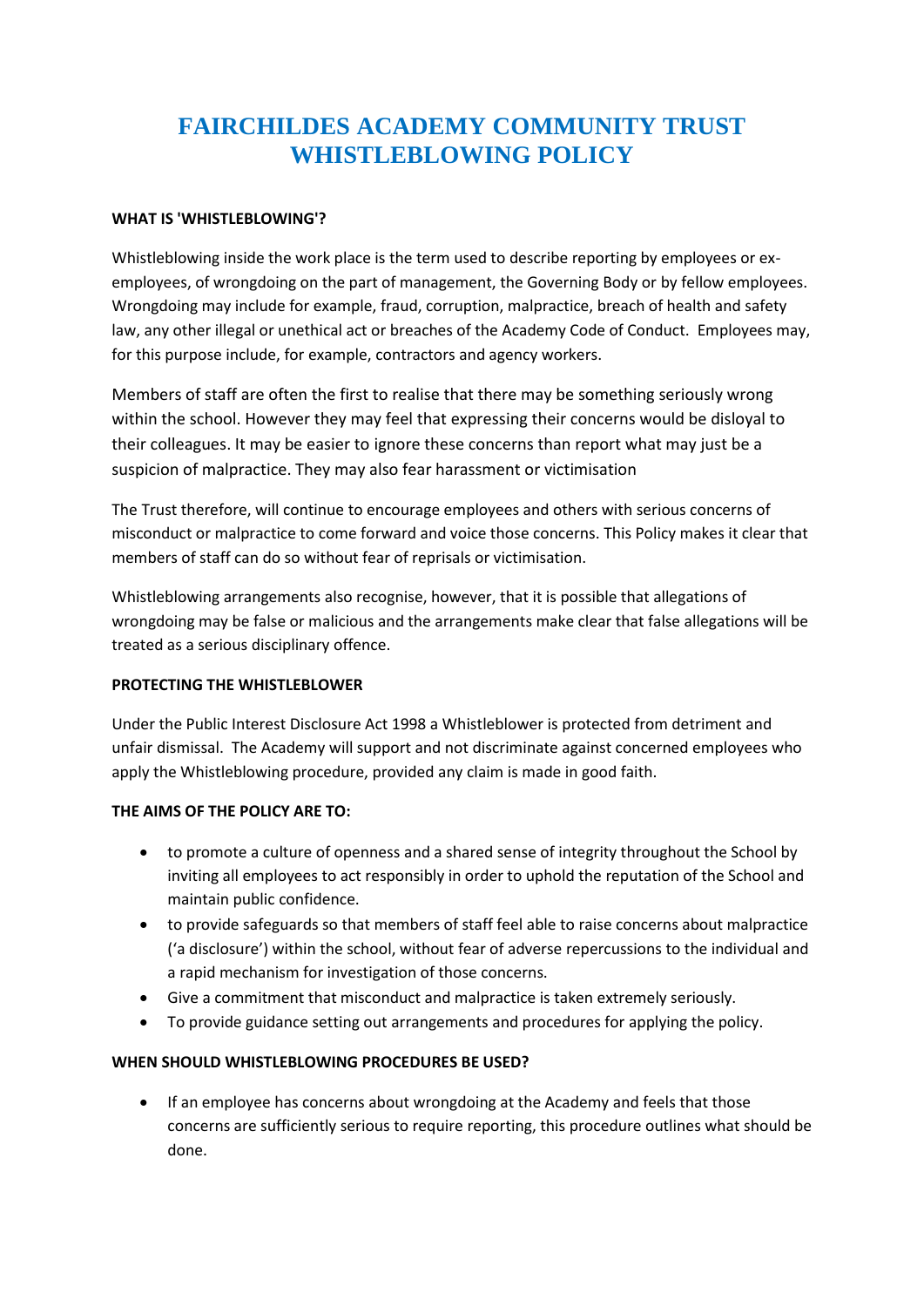- Each individual member of staff should feel able to speak freely on such matters. However, the Academy and colleagues have the right to protect themselves against unfounded false or malicious accusations.
- Whistleblowing should only be used when the party implementing the procedure (Representor) has reasonable grounds for believing that a serious offence has been or may be committed. It must never be used without good grounds, falsely or maliciously.
- Whistleblowing is not appropriate for dealing with issues between an employee and the Academy which relate to the employee's own employment or rights or employment conditions generally. Alternative dispute resolution procedures for that purpose are outlined in the employment terms and conditions.
- Whistleblowing is not appropriate for dealing with pupil complaints, which will be dealt with under separately published procedures.
- Whistleblowing is not appropriate to specific cases of child safety or safeguarding which will be dealt with under the procedures specified in that connection. If any staff member has concerns that a pupil is being dealt with unfairly in school, they should raise their concern, in the first instance with the Headteacher or Child Protection Officer.

## **THE PROCEDURE**

Any issue raised will be kept confidential while the procedure is being used.

The Representor (the person raising the concern) should raise their concern with their line manager. This may be done orally or in writing.

However, if the concern relates to the Representor's line manager or any person to whom he or she reports, other than the Headteacher, the Representor should raise the issue with the Headteacher;

If the concern relates to the Headteacher, the Representor should raise the matter with the Chair of the Local Governing Body.

The person with whom the matter is raised is referred to as the "Assessor".

The Assessor will:

- Interview the Representor as soon as possible within seven working days, in confidence. Early interview will be essential if the concern relates to an immediate danger to loss of life or serious injury or risk to pupils;
- Obtain as much information as possible from the Representor about the grounds for the belief of wrongdoing;
- Consult with the Representor about further steps which could be taken;
- Advise the Representor of the appropriate route if the matter does not fall under this Procedure;
- At the interview with the Assessor, the Representor may be accompanied by a recognised trade union representative or a work colleague. The Assessor may be accompanied by a member of the Academy staff to take notes.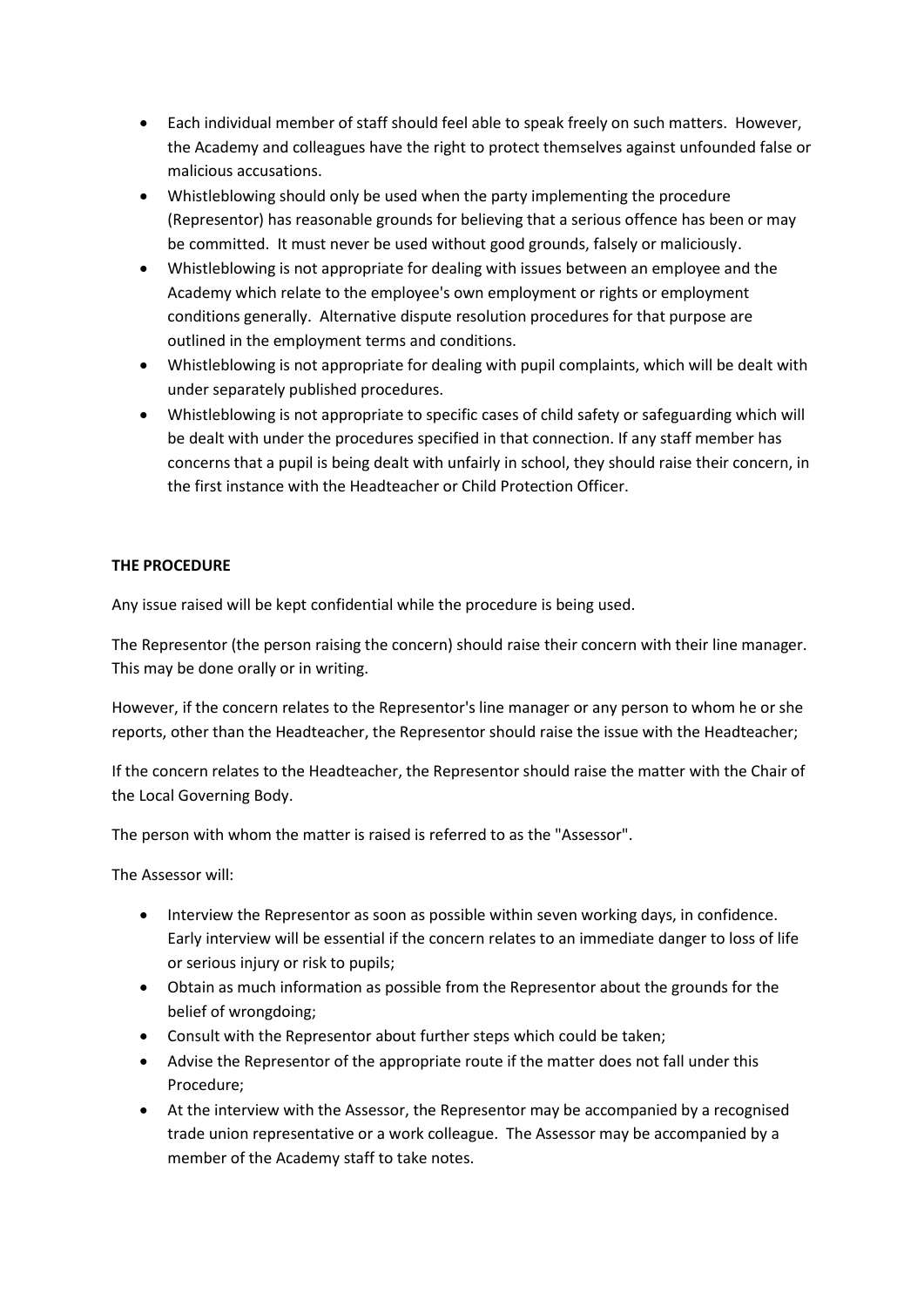The Assessor may at any time disclose the matter to a professionally qualified lawyer for the purpose of taking legal advice. The Assessor may also discuss the issue, in confidence, to other suitable professionals, such as independent HR consultants or school governance providers in order to assess the nature of the case and to inform the outcome of the investigation.

Promptly within ten working days of the interview, the Assessor will recommend one or more of the following:

- The matter be further investigated internally by the Academy;
- The matter be further investigated by external consultants appointed by the Academy;
- The matter be reported to an external agency;
- Disciplinary proceedings be implemented against an employee;
- The route for the Representor to pursue the matter if it does not fall within this procedure; or
- That no further action is taken by the Academy.

The grounds on which no further action is taken include:

- The Assessor is satisfied that, on the balance of probabilities, there is no evidence that wrongdoing within the meaning of this procedure has occurred, is occurring or is likely to occur;
- The Assessor is satisfied that the Representor is not acting in good faith;
- The matter is already (or has been) the subject of proceedings under one of the Academy's other procedures or policies;
- The matter concerned is already (or has been) the subject of legal proceedings, or has already been referred to an external agency.

The recommendation of the Assessor will be made to the Headteacher. However, should it be alleged that the Headteacher is involved in the alleged wrongdoing; the recommendation will be made to the Local Governing Body and the Trust.

The Representor's identity will be kept confidential unless the Representor otherwise consents or unless there are grounds to believe that the Representor has acted maliciously. In the absence of such consent or grounds, the Assessor will not reveal the identity of the Representor except:

Where the Assessor is under a legal obligation to do so;

Where the information is already in the public domain; or

On a legally privileged basis to a professionally qualified lawyer for the purpose of obtaining legal advice.

The conclusion of any agreed investigation will be reported by the Assessor to the Representor promptly within twenty eight working days of the initial interview.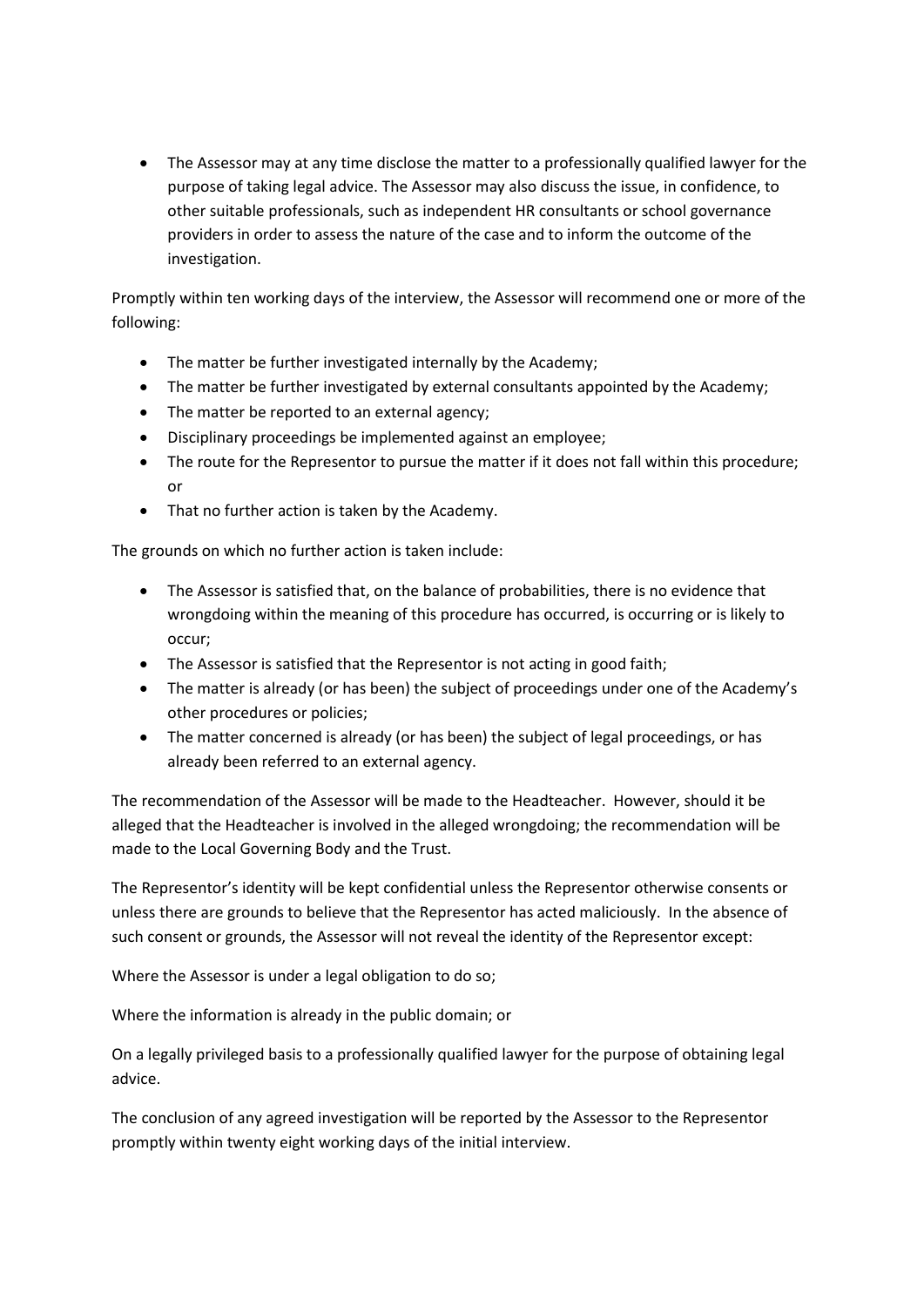All responses to the Representor will be made in writing and sent to the Representor's home address.

If the Representor has not had a response within the above time limit or such reasonable extension as the Academy requires, the Representor may go to an appropriate external agency but will inform the Assessor before doing so.

The Representor may at any time disclose the matter on a legally privileged basis to a professionally qualified lawyer for the purpose of taking legal advice.

#### **MALICIOUS ACCUSATIONS**

A deliberately false or malicious accusation made by a Representor is a disciplinary offence and will be dealt with under the Academy's disciplinary procedure, as well as potentially exposing the Representor to legal liability.

#### **INFORMING EXTERNAL AGENCIES**

Within the Academy all staff have a duty of confidentiality. The duty of confidentiality is implied by the law in every contract of employment and prohibits employees from publicly disclosing employers' confidential information, unless it is in the public interest that the information is disclosed or unless the Academy fails to follow required procedures. Other legal restrictions on the disclosure of information, for example under data protection legislation, may also apply.

Whistleblowing to an external agency without first going through the internal procedure is a breach of the Academy's Code of Conduct. The external agencies which may be used if disclosure is permitted are:

**Department for Education (EFA).** (In these circumstances, the DfE/EFA will assess whether all school processes have been applied and that the Assessor has done everything possible to resolve the issue. If this is not the case, the DfE/EFA will refer the matter back to the Assessor);

**Member of Parliament;**

**National Audit Office;**

**Health and Safety Executive;**

**Police.**

Whistleblowing to the media is not appropriate or permitted in any circumstances.

## **CONFIDENTIAL EMPLOYEE ENQUIRIES**

7.1 Employees may, on a confidential basis seek prior guidance from the Headteacher if they wish to establish whether any course of conduct on their part or on the part of another employee may amount to wrongdoing under these procedures. Such enquiry shall be kept confidential. The Headteacher will attempt to provide guidance on the basis of the